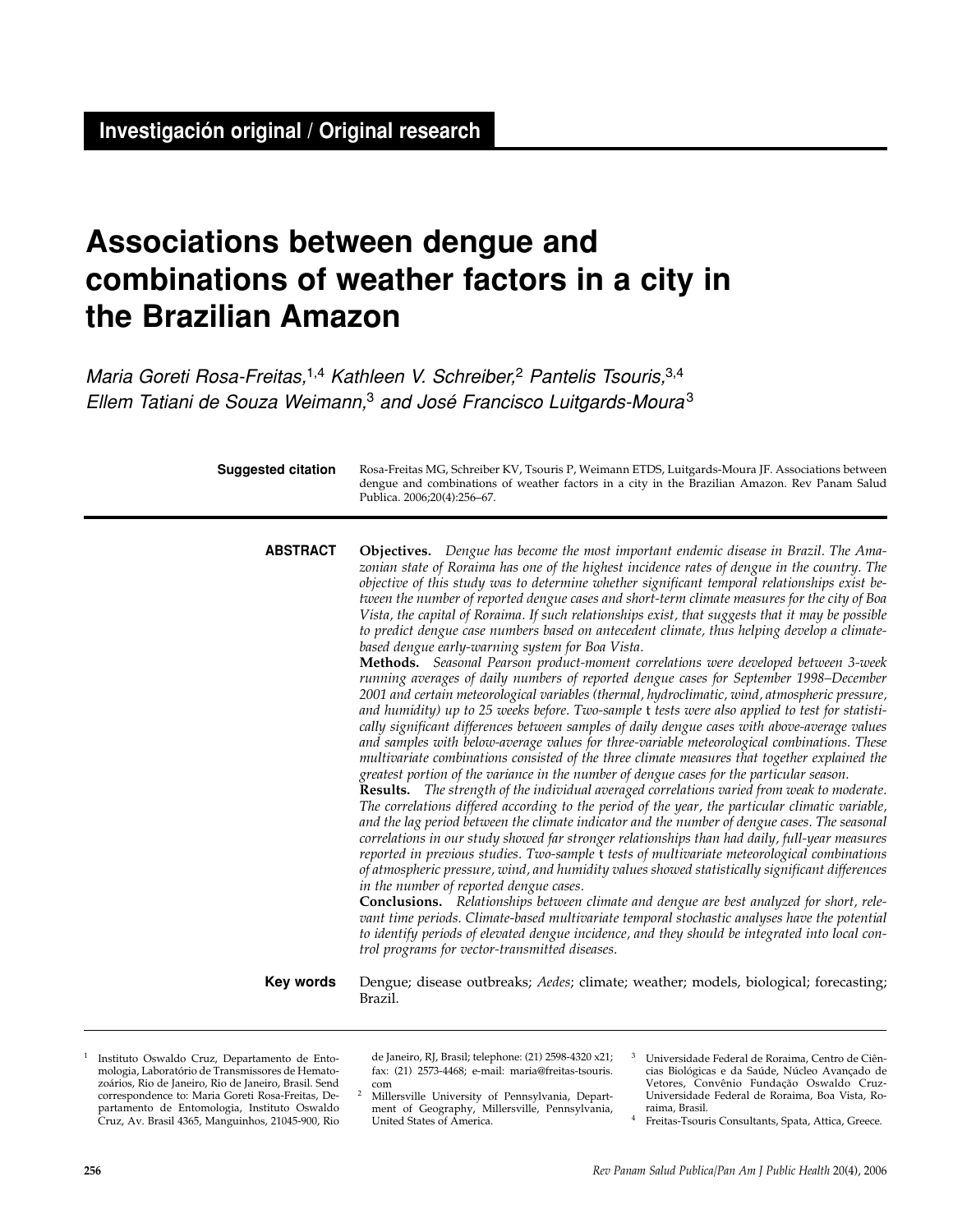The term "tropical disease" itself implies relationships between climate and disease. Climate alone cannot explain all natural history of arthropodborne diseases (1). Nonetheless, climate is an important component of spatial and temporal distributions of vector-borne disease, acting both to limit its spread and influence transmission dynamics. When properly assessed, climate variables may improve our understanding of seasonality and our prediction of epidemics.

The municipality of Boa Vista is the capital of the state of Roraima, which is located in the northern part of Brazil, on the border with Guyana and Venezuela. Previous analyses assessing climatic relationships with dengue for Boa Vista have shown only mild correlations between meteorological variables and the number of dengue cases (2). Work conducted elsewhere (2–5) has shown clearer evidence of the existence of dengue seasonality associated with meteorology. Similarly, statistically significant correlations between past El Niño Southern Oscillation events and epidemic dengue for Indonesia and northern South America have been found (6). In related work for malaria, a detrended time series of malaria incidence in Madagascar (1972–1989) indicated that minimum temperature during two months at the start of the transmission season could account for most of the variability between years  $(r^2 = 0.66)$  (7). This finding highlights the importance of identifying relevant parameters during critical periods of the transmission season in order to aid epidemic forecasting and to assess the potential impact of global warming (7).

Temporal changes in the vector's environment brought on by climate variability and change are driven mostly by meteorological variables that greatly impact the relationship among hosts, parasites, and vectors (8, 9). For dengue, higher ambient temperatures shorten the extrinsic incubation period (EIP) (10) and increase the biting rate (11), while increasing mosquito survival (12–14) and, therefore, vectorial capacity and transmission (1). Because more mosquitoes would survive the shortened EIP, greater dengue transmission would result. Rising humidity has also been found to increase adult mosquito survival and fecundity (15, 16). Dengue and its more severe forms, dengue hemorrhagic fever and dengue shock syndrome, are usually high during and after the rainy season, when temperature ranges and humidity favor dengue transmission. Increases in the numbers of dengue cases during and after the rainy season have been observed in Brazil (17), India (3), and Thailand (4). However, dengue relationships with meteorological variables may be obscured by the synanthropic nature of the vector. Domiciliary and peridomiciliary areas can provide a variety of suitable breeding places, each with distinct temperature and humidity niches (18, 19).

The purpose of this study was to examine temporal relationships between the number of reported dengue cases for 1999–2001 in Boa Vista and meteorological factors and their combinations in relation to their potential for predicting future temporal variations in the numbers of dengue cases. An earlier analysis of ours assessed climatic relationships with dengue for Boa Vista (2), and it showed only mild correlations between daily meteorological variables and the number of dengue cases. Work conducted elsewhere (5, 7) has shown clearer evidence of the existence of climate/dengue relationships. This paper reevaluates links between climate and the number of dengue cases for Boa Vista, using more powerful statistical tools than used in our previous analysis.

Identification of associations between particular (combinations of) weather factors and the number of dengue cases is significant because such findings may provide the foundation for development of a climate-based dengue early warning system. Such systems attempt to avert epidemic morbidity and mortality through identification of periods in which climate results in ensuing peak numbers of dengue cases. A warning can then be generated that allows effective timing of emergency vector control procedures and targeting. Climate-based stochastic

prediction is advantageous in that it is based on low-cost, widely available weather data that may prove useful in determining the most effective time for community-based human behavior change efforts and also implementing intervention/control programs.

#### **MATERIALS AND METHODS**

#### **Place of study**

The state of Roraima is located in the Amazon region of Brazil (Figure 1). The city of Boa Vista is the capital of Roraima. Within Brazil, dengue was first diagnosed and isolated from human hosts and mosquito vectors in Boa Vista (20–22). This occurred during an outbreak there in 1981–1982, with 12 000 dengue cases and an incidence rate that reached 1 160 per 10 000 inhabitants.

Dengue now occurs in all of Brazil's 27 states. During 2002, 87% of all reported dengue cases occurred in the states located in the Southeast and Northeast macroregions of the country (23). This was an increase from the 1999–2001 period, when that proportion was around 80% (17). The Southeast and Northeast regions consist of the states located along the Atlantic coast of Brazil. Together, the two regions have 70.8% of the Brazilian population. Although Roraima is in the North region, the state has had the country's highest dengue incidence rates (cases per 10 000 inhabitants) in recent years: 122.6 in 1999, 224.9 in 2000, and 164.2 in 2001 (17). In 2002, Roraima held the third highest dengue incidence values in Brazil (117.6 per 10 000), following Rio de Janeiro (177.5 per 10 000) and Pernambuco (152.0 per 10 000).

Boa Vista (02º49'11"N, 60º40'24"W) has an area of  $5687 \text{ km}^2$  and is located on the Branco River. The predominant ecological environment in Boa Vista is savannah. The climate is tropical wet and dry, with an average temperature of 27.8  $^{\circ}$ C (10-year average) (24) and very low intra-annual variability. Average yearly rainfall amounts to approximately 429 mm (4-year average)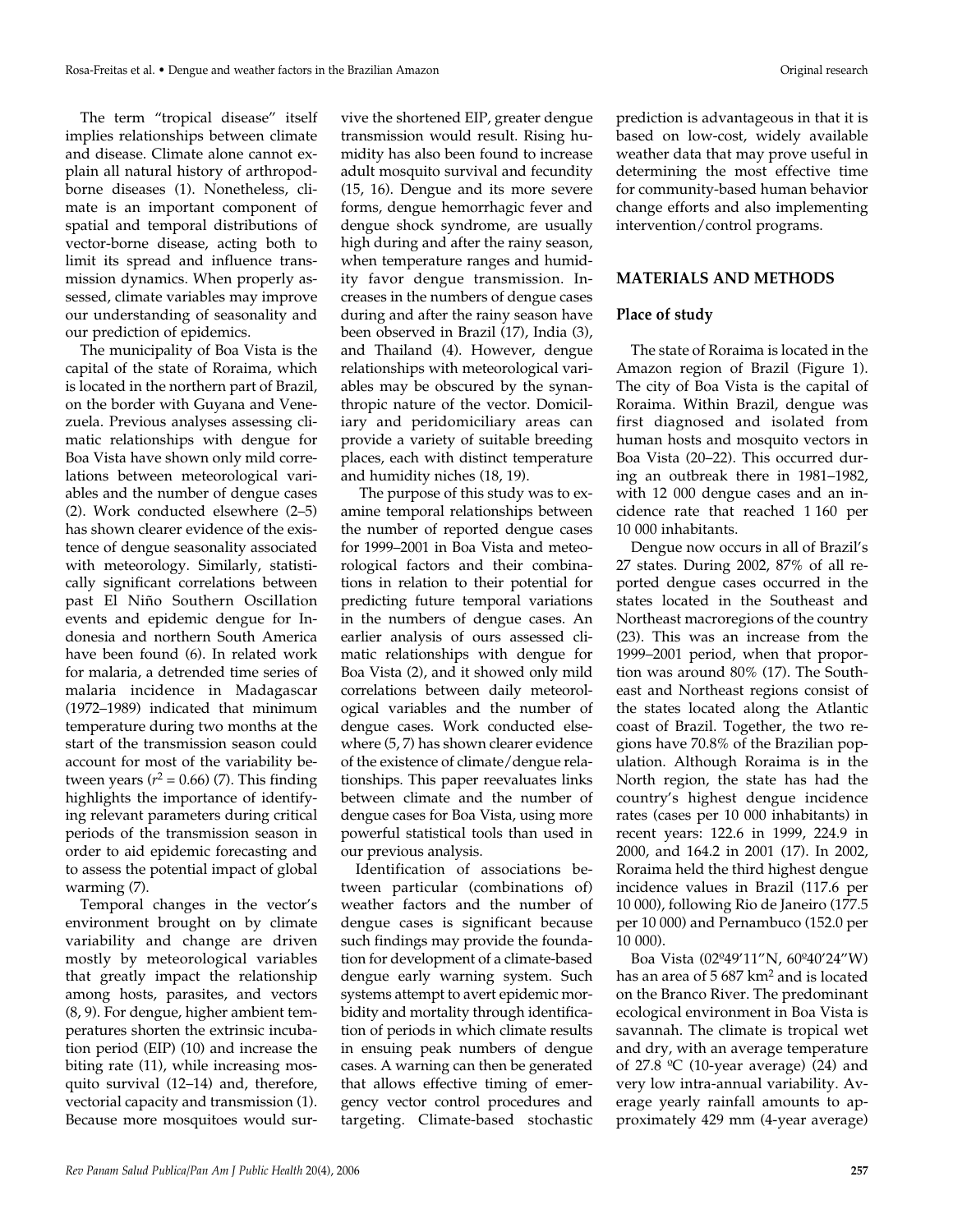

**FIGURE 1. Brazil, state of Roraima, and city of Boa Vista**

(25). Schmidt (25) described the regional climate as having two distinct seasons: (1) a rainy season, between April and November, with high rainfall indices during the months of June and July, and (2) a dry season, from December to March. A three-year study of Boa Vista showed a dry season between October and March and a wet season between April and September, with high rainfall indices especially in June and July (2). The north-south movement of the solar radiation belts over the year results in a seasonal variation of atmospheric pressure and wind for Boa Vista that is also typical of many tropical areas. As such, Boa Vista is impacted by cyclical rotations between the wet intertropical convergence zone (which brings convergent equatorial westerlies in the high-sun portion of the year) and the northern hemisphere subtropical anticyclone (with drier,

easterly trade winds during the lowsun period) (26).

#### **Population and city characteristics**

The population and the landscape of the city of Boa Vista have been described previously (2). Briefly, Boa Vista has nearly 200 000 individuals, with an average annual income of US\$ 714, according to data from the year 2000 (27). Many streams (*igarapés*) and rivers cross Boa Vista. As part of malaria vector control programs, most urban lakes were drained and filled. The main river is the Branco River, which flows past the city in a southwesterly direction.

For an Amazonian city, Boa Vista has an above-average quality of life. Housing conditions are fairly good, with around 90% of the residences having sanitary installations (although most of

them are not linked to the sewage system), a connection to the city water system, and routine trash collection (27). Septic tanks are the most common method used to treat sewage. Throughout the city, houses usually lack inside and outside large water reservoirs (cisterns), thus indicating that water is fairly accessible. There are 4 general hospitals and 13 health units. The literacy rate in the city is 69%. The neighborhoods of central and northeastern Boa Vista have higher average family income levels.

The residents of Boa Vista are concentrated around the city's central axis, where most dengue cases are also reported. Mosquito vector control includes house visits for infestation determination and breeding-place destruction, educational campaigns, and outdoor spraying of insecticides. The breeding places used by *Aedes aegypti* in Boa Vista are of many types. Poten-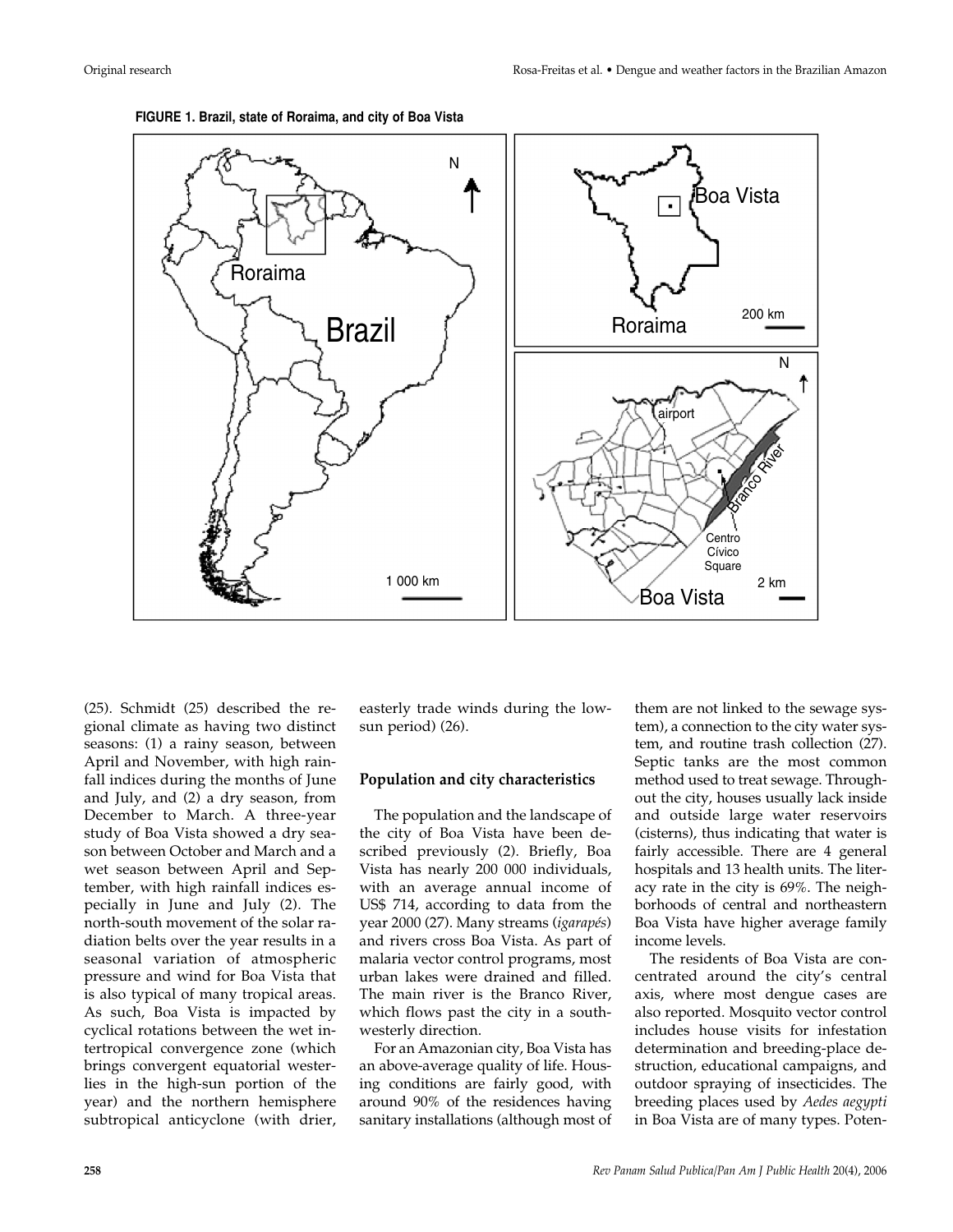tial breeding places include car tires, ceramic tanks, plant vases, construction materials, car parts, glass and plastic bottles, aluminum soft drink containers, wells, water tanks (cisterns), pools, and natural containers. All of these potential breeding place are found in the peridomicile and its immediate surroundings (2).

# **Dengue notifications**

Since 1996, compulsory notification by health practitioners has been required for patients reporting denguelike symptoms (high fever, headache, arthralgia, myalgia, and dizziness). However, only reports since 1999 have been collected as part of a comprehensive data collection system and reported daily to both the municipal and state health secretariats (the *Secretaria Municipal de Saúde* and the *Secretaria do Estado de Saúde de Roraima*, respectively). Further, daily notification totals based on spontaneous individual reports appear to be heavily influenced by undercounting on weekends and holidays (2).

The number of dengue cases reported in the city of Boa Vista was 758 in 1999 (38.5 per 10 000 inhabitants), 4 031 in 2000 (204.5 per 10 000), and 2 962 in 2001 (150.3 per 10 000). Dengue affected both sexes in all ages during those years (2). Major risk areas for dengue transmission were located in a 10.5-km central east-west horizontal axis from the Centro Cívico Square (Figure 1). During the study period the average premise infestation index was 1.25 for Boa Vista, and the Breteau index was 1.37 (2). (For this study, the premise or house index is the number of positive domiciles for immature forms of *Ae. aegypti* per 100 houses inspected, and the Breteau index is the number of containers positive for *Ae. aegypti* immature forms per 100 houses inspected.) Neighborhoods located in the central axis displayed premise infestation and Breteau indices up to 13.73 (2).

Using the comprehensive daily unconfirmed dengue totals for Boa Vista for 1999–2001, 3-week-based daily running averages of reported dengue case numbers, hereafter referred to as "DCN," were calculated. Each day of the three-week running average changes by removing the oldest day of the 21-day period and adding on the next day. DCN were seen as superior to ordinary daily totals since great fluctuation in daily data brought on by day-of-the-week effect, holidays, and other unrelated "noise" may obscure real, longer-term relationships that exist between dengue and climate.

# **Meteorological and hydroclimatic factors**

Meteorological data registered daily for the period September 1998 through December 2001 included daily rainfall (mm), relative humidity (%), temperature  $(^{\circ}C)$ , wind direction  $(^{\circ})$ , wind speed (m/s), and atmospheric pressure (kPa). Average daily values of the meteorological data were provided to us by the Boa Vista Air Force Base, which maintains data acquisition equipment in the airport area (Figure 1). June 1999 data were based on monthly averages because of incomplete data collection during that month. For temperature only, daily maximum and minimum values were provided to us. Average temperature, used in the water budgeting procedure outlined below, was calculated as the average of the maximum and minimum daily temperature. Wind direction and wind velocity were decomposed into the east-west and north-south components of the wind vector. Each day shows a value for each wind component, with days with strong southerly winds showing a relatively high positive north-south component, and days with strong westerly flow showing a relatively high positive east-west component. Wind speed was also evaluated separately. Precipitation, atmospheric pressure, and relative humidity were used in unaltered form. All daily weather measures were converted to three-week running averages similar to those used for DCN, resulting in the development of short-term climate measures.

Hydroclimatic factors were developed for Boa Vista by using the Thornthwaite-Mather climatic water budget (28–30). The climatic water budget methodology is a mass-balance technique that compares the climatic evaporative demand for water to incoming precipitation in order to reveal the many aspects of moisture relations for a location. In the process, soil moisture storages, losses, and gains are tracked. The procedure is ideal for evaluating dengue prevalence because it tracks the availability of the environmental energy and moisture that are critical to the dengue arbovirus and mosquito vector reproduction and survival. The Thornthwaite-Mather scheme is useful for developing a longterm hydroclimatology because the only required inputs are temperature and precipitation, which are routinely measured at weather stations. Inputs to our analysis of Boa Vista included daily total precipitation and daily average temperature, which was used to estimate potential evapotranspiration, using Thornthwaite's empirical formula (31). Factors describing the various hydroclimatic relations were then replicated using the WATBUG computer model (32). Because the focus in this application was on water storage within peridomestic containers in which *Ae. aegypti* breed, rather than within the soil matrix, the soil moisture retention curve was set to zero in order to simulate free evaporation from the containers (simple bucket model). Outdoor precipitation receipts may not heavily impact water levels in indoor containers. However, outdoor precipitation, temperature, and other climate indicators still may affect indoor temperature and humidity and thus indoor mosquito survival and behavior. Also, a high proportion of outdoor peridomestic containers will be at least partially impacted by the ambient atmosphere. This assures reasonable relevancy of the water budget model to the study.

Model outputs included potential evapotranspiration, actual evapotranspiration, container water storage, deficit, and surplus. Potential evapotranspiration reflects the climatic evaporative demand for water from the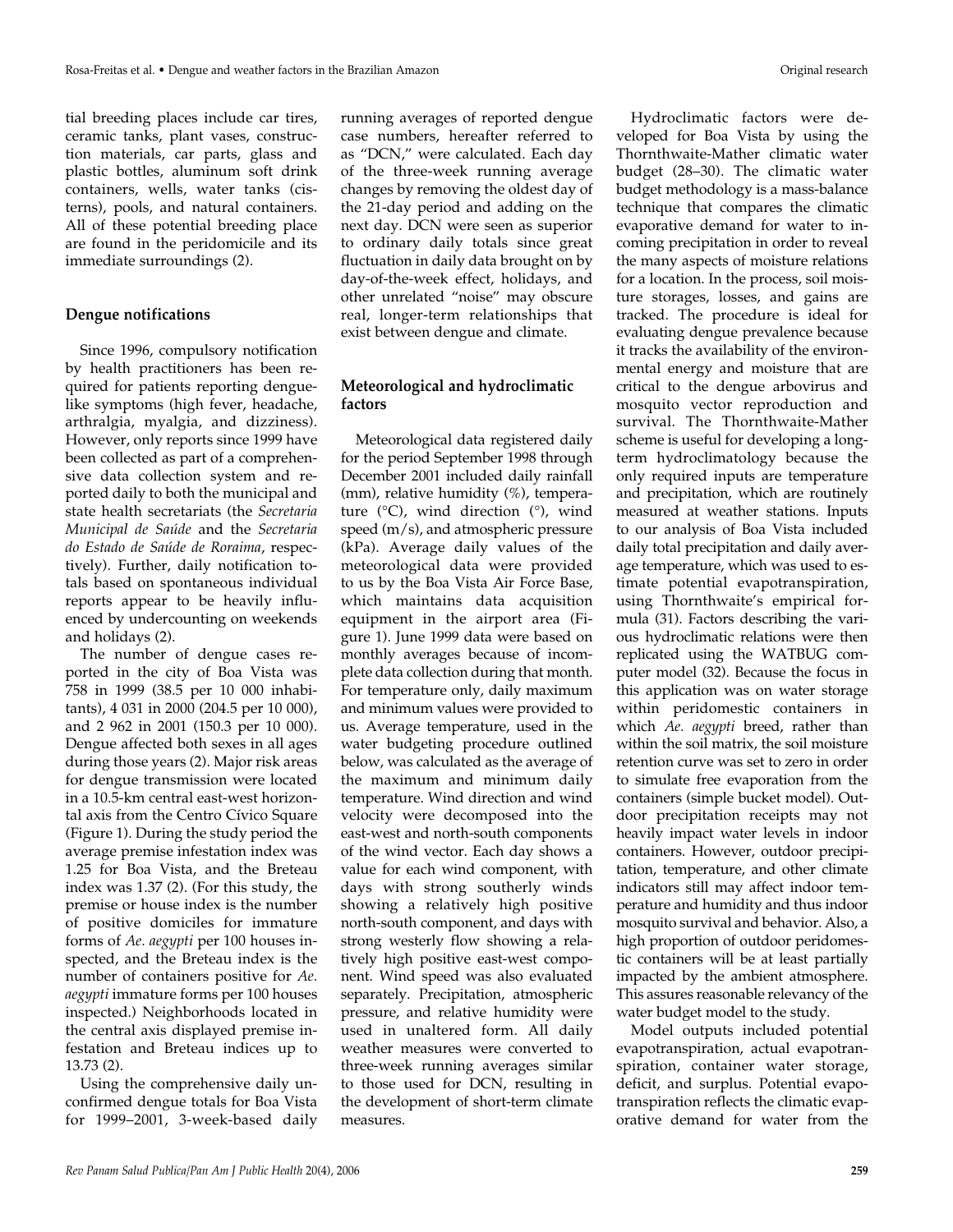vegetation and soil of a closed, homogeneous cover of vegetation that never suffers from a lack of water (soil moisture at field capacity). Actual evapotranspiration shows the amount that actually does evaporate when conditions for potential evapotranspiration are not met. Container water storage indicates the depth of water stored in peridomestic containers, and it is calculated in the model as the balance of potential evapotranspiration, precipitation, and water-container holding capacity, assuming free evaporation of moisture. Deficit represents the amount by which actual evapotranspiration falls short of potential evapotranspiration. Surplus shows the additional amount of water available beyond maximum container water storage. Similar to the other climate variables, daily water-budget indicators were converted to daily short-term climate measures based on three-week running averages of daily values.

## **Statistical analysis**

We used Pearson product-moment correlation analysis to investigate individual relationships between climate measures and the number of dengue cases for Boa Vista. Our study procedure was similar to the one that Schreiber used for the city of San Juan, Puerto Rico.<sup>5</sup> In that study, DCN were related to 3-week running averages of thermal and hydroclimatic factors. DCN were lagged behind the climate measures by 0 to 25 weeks. In order to account for differences in relationships between DCN and climate over the year, the statistical analysis performed for the San Juan analysis done by Schreiber was also broken into three periods: early-year (January–April), mid-year (May–August), and late-year (September–December). The same procedure was applied to Boa Vista, but incorporating additional climate measures of atmospheric pressure, wind, and humidity.

To expand beyond simple correlation analysis of individual climate factors and dengue, impacts of combinations of weather factors were explored in two-sample *t* tests. While individual variables may show little relationship with dengue, otherwise undetectable relationships become apparent when subject to multivariate analysis. Hence, combinations of three climate variables were sought that best discriminated between low DCN and high DCN. Three variables were chosen to provide maximal information for discrimination, while avoiding the small sample size that occurs for larger numbers of variables. The choice of variables was guided with the "all-possible regressions" procedure (SAS software PROC RSQUARE) (SAS Institute Inc., Cary, North Carolina, United States of America). That linear multiple-regression technique is used to identify particular combinations of variables that result in the greatest explained variance of the dependent variable. The technique is superior to stepwise procedures in that every combination of the regressors is evaluated. We selected the variables based only on their contribution to the total variance explained by the model, rather than on any notions of causality.

For our purposes, the three variables selected by the all-regression procedure were used to discriminate groups for comparison in two-sample *t* tests. When a particular day met the criterion of having values of all the selected climate variables that were above or below (as appropriate) the average for those climate variables, the DCN was placed in a test sample. For example, for the early-year period, higher DCN were associated with higher relative humidity 10 weeks prior to DCN, lower minimum temperature 3 weeks prior to DCN, and lower wind speed 12 weeks prior to DCN. When the exact opposite climatic condition occurred, the DCN value was placed in a second test sample. The resulting test samples of DCN were then evaluated for statistically significant differences in a two-sample *t* test. Many other combinations of variables are likely to result in statistically different high or low DCN, but the combination presented in this work is associated with the highest explained variance of any three variables.

## **RESULTS**

## **Statistical analysis of dengue and hydroclimatic and meteorological factors**

Application of 3-week running averages to variables, together with experimentation with varying lag periods between dengue and climate, resulted in stronger correlations among variables than previously observed using unaveraged meteorological variables (Table 1 shows correlations between thermal/hydroclimatic variables and DCN January through April, Table 2 shows correlations for May through August, and Table 3 presents correlations for September through December). The strength of the individual correlations ranged from weak to moderate. The strength of the correlations varied according to the period of the year, the particular variable, and the lag period. During the early-year period (January–April), minimum temperature, atmospheric pressure, wind speed, and relative humidity presented the strongest individual relationships with dengue (for particular lags with highest correlations) (Table 1). For the mid-year period (May–August), wind variables, container water storage, atmospheric pressure, and actual evapotranspiration showed the best correlations (Table 2). Stronger correlations in the late-year period (September– December) were similar to those for the mid-year period, except they excluded atmospheric pressure and included minimum temperature (Table 3). Comparisons of the times series of DCN with the individual climate measures most associated with DCN appear in Figure 2. The degree of temporal correspondences between DCN and climate variables varies from year to year and according to climatic variable.

For each variable, the lag period presenting the strongest relationship with DCN similarly varied according to season. While the strongest early-

<sup>5</sup> Schreiber KV. An improved hydroclimatic approach to assessment of dengue. Part I: seasonal assessment for San Juan, Puerto Rico. In preparation.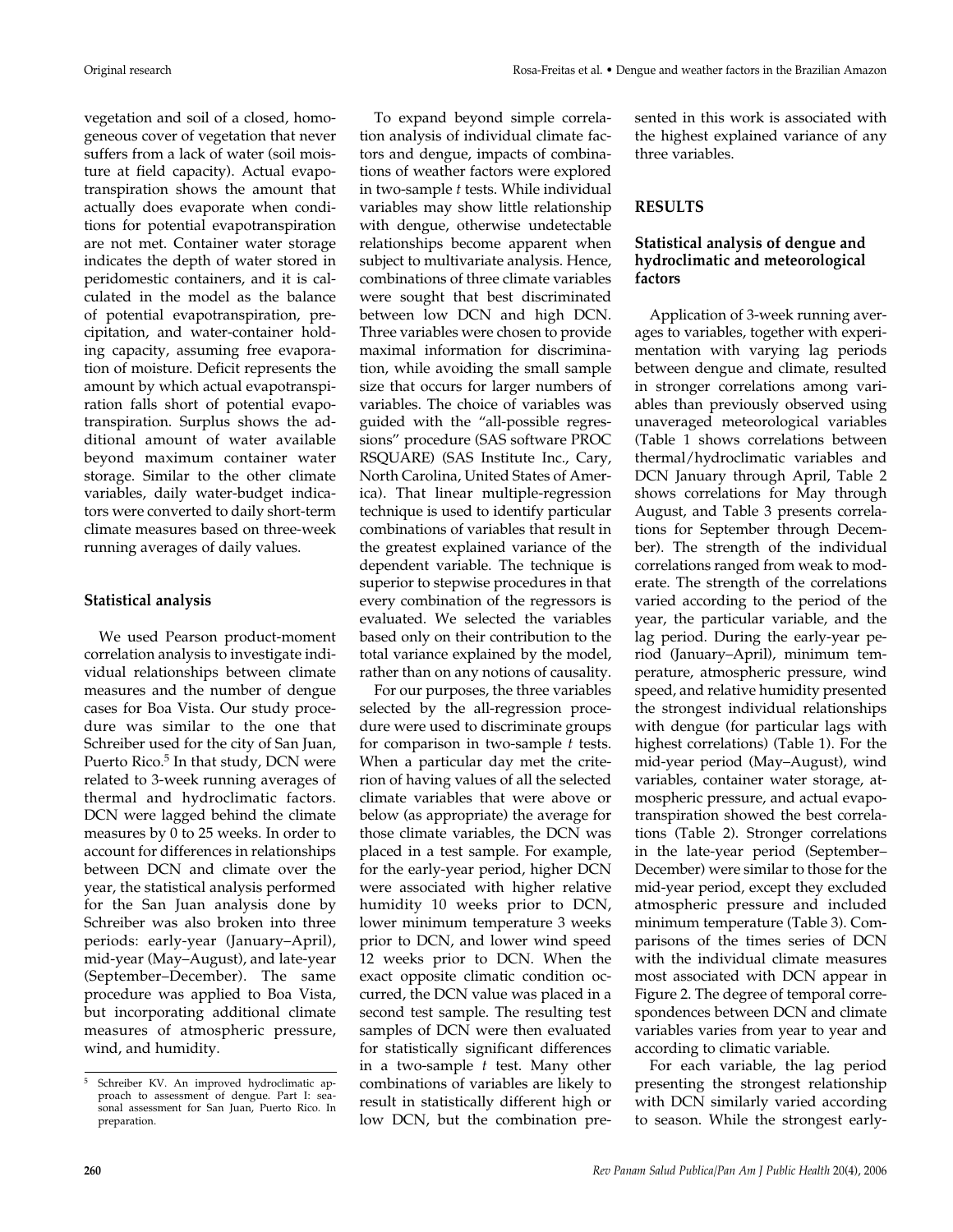| Weekly<br>lagb | Rainfall | Potential<br>evapo- | Actual<br>evapo-<br>transpiration transpiration | Container<br>water<br>storage | Deficit                  | Surplus  | Temperature<br>minimum | Temperature<br>maximum | Relative<br>humidity | Atmospheric<br>pressure | East-<br>west<br>wind <sup>c</sup> | North-<br>south<br>wind <sup>c</sup> | Wind<br>speed |
|----------------|----------|---------------------|-------------------------------------------------|-------------------------------|--------------------------|----------|------------------------|------------------------|----------------------|-------------------------|------------------------------------|--------------------------------------|---------------|
| $\Omega$       | $-0.124$ | $-0.194$            | 0.131                                           | $-0.201$                      | $-0.157$                 | $-0.117$ | $-0.498$               | $-0.209$               | $-0.101$             | 0.435                   | $-0.049$                           | $-0.284$                             | 0.089         |
| 1              | $-0.189$ | $-0.185$            | 0.156                                           | $-0.108$                      | $-0.176$                 | $-0.181$ | $-0.542$               | $-0.229$               | $-0.051$             | 0.527                   | 0.023                              | $-0.266$                             | $-0.023$      |
| 2              | $-0.254$ | $-0.211$            | 0.155                                           | 0.006                         | $-0.185$                 | $-0.249$ | $-0.575$               | $-0.262$               | 0.002                | $0.571$ <sup>d</sup>    | 0.087                              | $-0.186$                             | $-0.113$      |
| 3              | $-0.280$ | $-0.273$            | 0.120                                           | 0.135                         | $-0.186$                 | $-0.277$ | $-0.601$               | $-0.325$               | 0.101                | 0.559                   | 0.146                              | $-0.085$                             | $-0.177$      |
| 4              | $-0.225$ | $-0.328$            | 0.061                                           | 0.243                         | $-0.179$                 | $-0.231$ | $-0.601$               | $-0.389$               | 0.236                | 0.476                   | 0.192                              | $-0.017$                             | $-0.223$      |
| 5              | $-0.129$ | $-0.333$            | 0.009                                           | 0.297                         | $-0.160$                 | $-0.137$ | $-0.568$               | $-0.398$               | 0.331                | 0.392                   | 0.214                              | $-0.002$                             | $-0.253$      |
| 6              | $-0.027$ | $-0.290$            | $-0.038$                                        | 0.313                         | $-0.136$                 | $-0.033$ | $-0.498$               | $-0.364$               | 0.377                | 0.316                   | 0.220                              | 0.016                                | $-0.271$      |
| 7              | 0.072    | $-0.220$            | $-0.088$                                        | 0.316                         | $-0.096$                 | 0.071    | $-0.411$               | $-0.305$               | 0.429                | 0.120                   | 0.254                              | 0.063                                | $-0.307$      |
| 8              | 0.165    | $-0.122$            | $-0.119$                                        | 0.305                         | $-0.011$                 | 0.165    | $-0.311$               | $-0.223$               | 0.500                | 0.045                   | 0.329                              | 0.155                                | $-0.366$      |
| 9              | 0.247    | $-0.017$            | $-0.032$                                        | 0.272                         | 0.207                    | 0.252    | $-0.208$               | $-0.107$               | 0.535                | $-0.103$                | 0.412                              | 0.266                                | $-0.440$      |
| 10             | 0.306    | 0.070               | 0.057                                           | 0.250                         | 0.190                    | 0.318    | $-0.117$               | 0.014                  | 0.525                | $-0.220$                | 0.481                              | 0.360                                | $-0.503$      |
| 11             | 0.330    | 0.125               | 0.112                                           | 0.230                         | 0.192                    | 0.343    | $-0.047$               | 0.115                  | 0.452                | $-0.296$                | 0.518                              | 0.435                                | $-0.541$      |
| 12             | 0.261    | 0.183               | 0.169                                           | 0.187                         | 0.204                    | 0.264    | 0.002                  | 0.188                  | 0.344                | $-0.316$                | 0.510                              | 0.481                                | $-0.548$      |
| 13             | 0.136    | 0.233               | 0.219                                           | 0.106                         | 0.207                    | 0.128    | 0.006                  | 0.233                  | 0.242                | $-0.258$                | 0.469                              | 0.517                                | $-0.543$      |
| 14             | 0.068    | 0.260               | 0.247                                           | 0.004                         | 0.172                    | 0.059    | $-0.047$               | 0.245                  | 0.191                | $-0.142$                | 0.420                              | 0.492                                | $-0.532$      |
| 15             | 0.062    | 0.251               | 0.242                                           | $-0.070$                      | 0.112                    | 0.059    | $-0.130$               | 0.232                  | 0.172                | $-0.012$                | 0.381                              | 0.451                                | $-0.525$      |
| 16             | 0.083    | 0.195               | 0.191                                           | $-0.099$                      | 0.048                    | 0.085    | $-0.211$               | 0.190                  | 0.177                | 0.074                   | 0.369                              | 0.406                                | $-0.525$      |
| 17             | 0.116    | 0.125               | 0.123                                           | $-0.086$                      | 0.009                    | 0.123    | $-0.276$               | 0.132                  | 0.216                | 0.082                   | 0.372                              | 0.390                                | $-0.533$      |
| 18             | 0.167    | 0.053               | 0.054                                           | $-0.060$                      | $-0.006$                 | 0.173    | $-0.329$               | 0.043                  | 0.266                | 0.037                   | 0.370                              | 0.370                                | $-0.537$      |
| 19             | 0.210    | 0.048               | 0.048                                           | $-0.047$                      | $-0.005$                 | 0.217    | $-0.334$               | $-0.013$               | 0.262                | $-0.014$                | 0.332                              | 0.310                                | $-0.526$      |
| 20             | 0.199    | 0.058               | 0.058                                           | $-0.026$                      | $-^{\rm e}$              | 0.207    | $-0.302$               | $-0.053$               | 0.236                | $-0.009$                | 0.282                              | 0.250                                | $-0.509$      |
| 21             | 0.120    | 0.052               | 0.052                                           | 0.033                         | $\qquad \qquad$          | 0.129    | $-0.275$               | $-0.082$               | 0.250                | 0.028                   | 0.245                              | 0.213                                | $-0.507$      |
| 22             | 0.077    | $-0.041$            | $-0.041$                                        | 0.119                         |                          | 0.085    | $-0.309$               | $-0.150$               | 0.314                | 0.084                   | 0.275                              | 0.203                                | $-0.497$      |
| 23             | 0.108    | $-0.159$            | $-0.159$                                        | 0.178                         |                          | 0.113    | $-0.361$               | $-0.224$               | 0.378                | 0.126                   | 0.365                              | 0.176                                | $-0.476$      |
| 24             | 0.196    | $-0.288$            | $-0.288$                                        | 0.205                         | —                        | 0.198    | $-0.407$               | $-0.301$               | 0.415                | 0.147                   | 0.450                              | 0.123                                | $-0.458$      |
| 25             | 0.250    | $-0.370$            | $-0.370$                                        | 0.220                         | $\overline{\phantom{0}}$ | 0.253    | $-0.425$               | $-0.349$               | 0.407                | 0.142                   | 0.486                              | 0.097                                | $-0.451$      |

#### **TABLE 1. Correlations between thermal/hydroclimatic variables and the early-year (January–April) time series of daily running averages of number of reported dengue cases (DCN) in Boa Vista, Roraima, Brazil, September 1998–December 2001a**

<sup>a</sup> Twenty-six lag variables were developed for each meteorological variable, based on the lag period between number of dengue cases and climate (0 to 25 weeks).<br><sup>b</sup> Number of weeks the climate variable preceded DCN.

<sup>c</sup> Components of the wind vector.

<sup>d</sup> The bolded values represent the highest lag correlation for the meteorological variable.

<sup>e</sup> The "—" symbol indicates insufficient values for the variable for the time period.

year relationships were often found when DCN lagged climate indicators by 3 to 11 weeks (with a lag of 23–25 weeks also being important), common lags for the mid-year period were 13 to 25 weeks. Lag periods for the late-year period were much more variable, but centered around 13 to 15 weeks.

The previously described twosample *t* test showed statistically significant differences between separate DCN samples classified according to the seasonal climate criterion (i.e., test condition) (Table 4). Climatic variables selected by the all-regressions procedure for use in the *t* test preceded dengue observations by 2 to 25 weeks. From the set of climatic variables evaluated in the all-regression procedure, atmospheric pressure, wind, and humidity variables were frequently among the

selected three variables that presented the highest explained DCN variance (Table 4). There was greater statistical significance for *t* tests using samples based on three discriminating climate variables than there was for *t* tests using samples based on two factors.

## **DISCUSSION**

Investigations exploring stochastic weather/disease relationships differ widely in the importance attributed to climate in arthropod-borne disease ecology. Monthly dengue incidence that lagged three months behind temperature was statistically significant in Puerto Rico, but the variable was not seen as an absolute determinant (33). Abnormal increases of maximum temperature and rainfall had no positive association with malaria epidemics in Ethiopia, but abnormally high minimum temperature in the preceding three months showed significant relationships (34). In the cities of Kericho, Kenya, and Bangkok, Thailand, no significant variation in temperature and rainfall beyond an annual cycle were seen, suggesting that oscillations in dengue and malaria are inherent within the host-parasite population dynamics, rather than driven by interannual climate variation (35). However, in San Juan, Puerto Rico, a wide variety of thermal and hydroclimatic variables were significantly associated with the number of dengue cases, and they produced seasonal climate-based models that could account for 75%– 81% of the dengue variance, according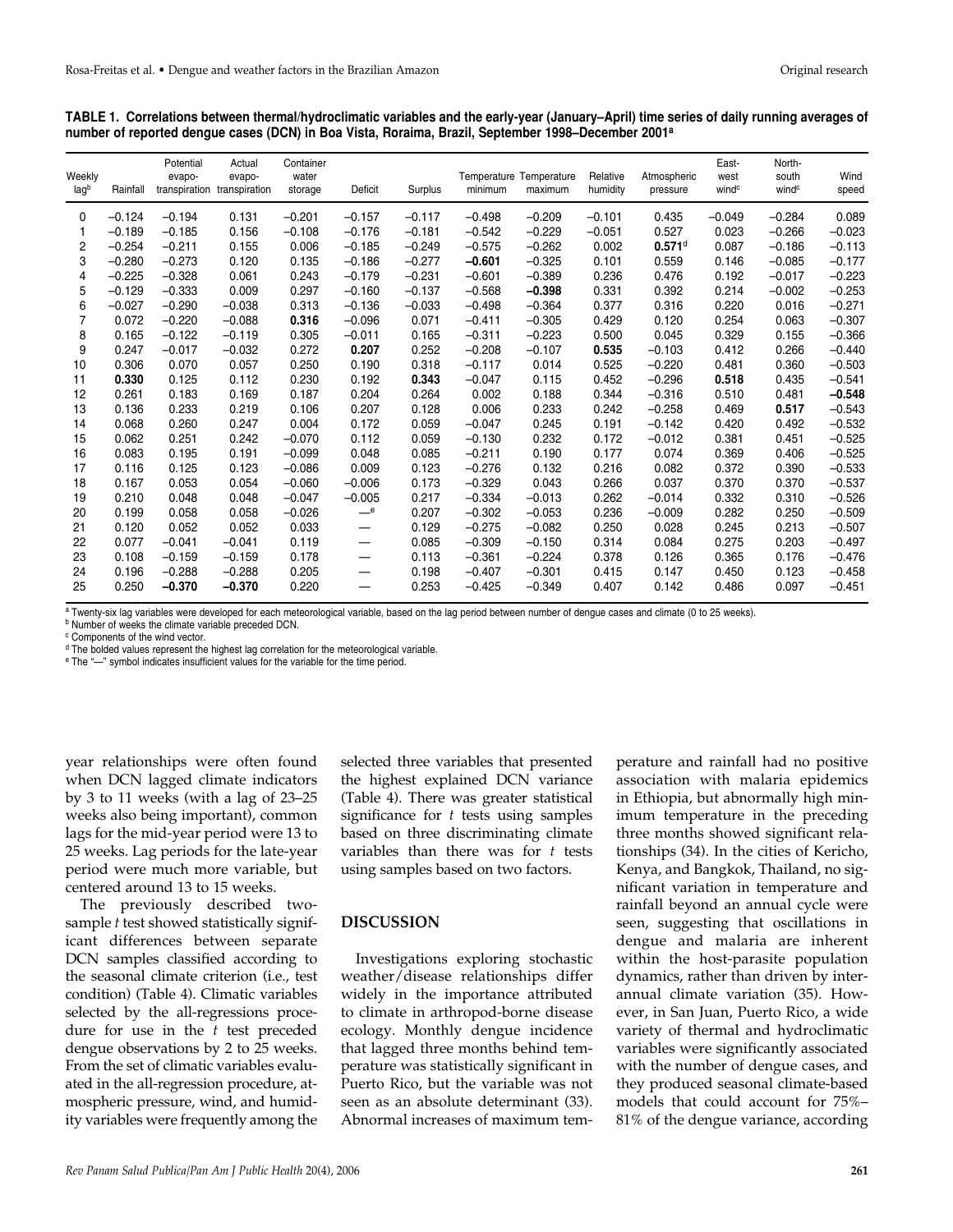| Weekly<br>lagb | Rainfall | Potential<br>evapo- | Actual<br>evapo-<br>transpiration transpiration | Container<br>water<br>storage | Deficit  | Surplus | Temperature Temperature<br>minimum | maximum  | Relative<br>humidity | Atmospheric<br>pressure | East-<br>west<br>wind <sup>c</sup> | North-<br>south<br>wind <sup>c</sup> | Wind<br>speed |
|----------------|----------|---------------------|-------------------------------------------------|-------------------------------|----------|---------|------------------------------------|----------|----------------------|-------------------------|------------------------------------|--------------------------------------|---------------|
| $\mathbf{0}$   | 0.165    | $-0.177$            | $-0.147$                                        | 0.248                         | $-0.075$ | 0.167   | $-0.206$                           | $-0.220$ | 0.076                | $-0.501$                | 0.118                              | 0.175                                | 0.218         |
|                | 0.150    | $-0.073$            | 0.040                                           | 0.177                         | $-0.115$ | 0.151   | $-0.103$                           | $-0.149$ | 0.008                | $-0.545$ <sup>d</sup>   | 0.004                              | 0.102                                | 0.266         |
| $\overline{c}$ | 0.132    | 0.018               | 0.163                                           | 0.152                         | $-0.136$ | 0.133   | $-0.027$                           | $-0.082$ | $-0.014$             | $-0.485$                | $-0.067$                           | 0.080                                | 0.277         |
| 3              | 0.104    | 0.076               | 0.208                                           | 0.150                         | $-0.156$ | 0.104   | 0.007                              | $-0.024$ | $-0.038$             | $-0.376$                | $-0.115$                           | 0.051                                | 0.267         |
| 4              | 0.076    | 0.095               | 0.243                                           | 0.171                         | $-0.180$ | 0.078   | 0.029                              | 0.026    | $-0.084$             | $-0.246$                | $-0.170$                           | 0.013                                | 0.252         |
| 5              | 0.055    | 0.088               | 0.279                                           | 0.211                         | $-0.210$ | 0.057   | 0.031                              | 0.050    | $-0.106$             | $-0.101$                | $-0.218$                           | $-0.031$                             | 0.228         |
| 6              | 0.062    | 0.028               | 0.313                                           | 0.252                         | $-0.253$ | 0.062   | 0.002                              | 0.024    | $-0.071$             | 0.029                   | $-0.237$                           | $-0.075$                             | 0.194         |
| $\overline{7}$ | 0.088    | $-0.045$            | 0.345                                           | 0.274                         | $-0.300$ | 0.085   | $-0.031$                           | $-0.031$ | $-0.010$             | 0.131                   | $-0.195$                           | $-0.092$                             | 0.131         |
| 8              | 0.108    | $-0.108$            | 0.370                                           | 0.274                         | $-0.338$ | 0.102   | $-0.040$                           | $-0.088$ | 0.034                | 0.199                   | $-0.140$                           | $-0.103$                             | 0.085         |
| 9              | 0.113    | $-0.136$            | 0.376                                           | 0.266                         | $-0.351$ | 0.108   | $-0.025$                           | $-0.132$ | 0.049                | 0.207                   | $-0.092$                           | $-0.124$                             | 0.067         |
| 10             | 0.107    | $-0.134$            | 0.384                                           | 0.263                         | $-0.357$ | 0.102   | $-0.014$                           | $-0.160$ | 0.049                | 0.146                   | $-0.053$                           | $-0.154$                             | 0.067         |
| 11             | 0.106    | $-0.124$            | 0.398                                           | 0.270                         | $-0.366$ | 0.102   | $-0.043$                           | $-0.180$ | 0.050                | 0.019                   | 0.005                              | $-0.205$                             | 0.047         |
| 12             | 0.121    | $-0.132$            | 0.411                                           | 0.292                         | $-0.379$ | 0.118   | $-0.114$                           | $-0.195$ | 0.067                | $-0.126$                | 0.113                              | $-0.228$                             | $-0.022$      |
| 13             | 0.152    | $-0.163$            | 0.414                                           | 0.326                         | $-0.389$ | 0.151   | $-0.189$                           | $-0.205$ | 0.088                | $-0.242$                | 0.223                              | $-0.222$                             | $-0.097$      |
| 14             | 0.185    | $-0.213$            | 0.402                                           | 0.367                         | $-0.392$ | 0.185   | $-0.253$                           | $-0.205$ | 0.107                | $-0.333$                | 0.287                              | $-0.183$                             | $-0.150$      |
| 15             | 0.238    | $-0.280$            | 0.379                                           | 0.407                         | $-0.390$ | 0.239   | $-0.304$                           | $-0.204$ | 0.121                | $-0.391$                | 0.308                              | $-0.136$                             | $-0.171$      |
| 16             | 0.301    | $-0.343$            | 0.351                                           | 0.433                         | $-0.381$ | 0.303   | $-0.336$                           | $-0.193$ | 0.148                | $-0.400$                | 0.306                              | $-0.075$                             | $-0.184$      |
| 17             | 0.347    | $-0.380$            | 0.323                                           | 0.438                         | $-0.365$ | 0.348   | $-0.316$                           | $-0.168$ | 0.158                | $-0.354$                | 0.287                              | $-0.014$                             | $-0.191$      |
| 18             | 0.271    | $-0.384$            | 0.278                                           | 0.421                         | $-0.328$ | 0.269   | $-0.235$                           | $-0.122$ | 0.132                | $-0.299$                | 0.245                              | 0.008                                | $-0.170$      |
| 19             | 0.135    | $-0.376$            | 0.217                                           | 0.412                         | $-0.277$ | 0.132   | $-0.134$                           | $-0.104$ | 0.102                | $-0.251$                | 0.171                              | $-0.009$                             | $-0.112$      |
| 20             | 0.018    | $-0.367$            | 0.155                                           | 0.423                         | $-0.235$ | 0.013   | $-0.069$                           | $-0.133$ | 0.139                | $-0.197$                | 0.105                              | $-0.043$                             | $-0.044$      |
| 21             | 0.024    | $-0.352$            | 0.093                                           | 0.443                         | $-0.203$ | 0.016   | $-0.065$                           | $-0.205$ | 0.258                | $-0.111$                | 0.039                              | $-0.094$                             | 0.040         |
| 22             | 0.113    | $-0.304$            | 0.045                                           | 0.430                         | $-0.165$ | 0.106   | $-0.051$                           | $-0.245$ | 0.358                | $-0.044$                | $-0.067$                           | $-0.222$                             | 0.169         |
| 23             | 0.230    | $-0.197$            | 0.023                                           | 0.383                         | $-0.120$ | 0.223   | 0.023                              | $-0.225$ | 0.361                | $-0.399$                | $-0.208$                           | $-0.362$                             | 0.320         |
| 24             | 0.266    | $-0.046$            | 0.048                                           | 0.313                         | $-0.078$ | 0.258   | 0.150                              | $-0.156$ | 0.294                | $-0.101$                | $-0.319$                           | $-0.449$                             | 0.439         |
| 25             | 0.298    | 0.117               | 0.139                                           | 0.219                         | $-0.047$ | 0.287   | 0.267                              | $-0.062$ | 0.197                | $-0.191$                | $-0.388$                           | $-0.445$                             | 0.503         |

**TABLE 2. Correlations between thermal/hydroclimatic variables and the mid-year (May–August) time series of daily running averages of number of reported dengue cases (DCN) in Boa Vista, Roraima, Brazil, September 1998–December 2001a**

a Twenty-six lag variables were developed for each meteorological variable, based on the lag period between number of dengue cases and climate (0 to 25 weeks).<br><sup>b</sup> Number of weeks the climate variable preceded DCN.

<sup>c</sup> Components of the wind vector.

<sup>d</sup> Bolded values represent the highest lag correlation for the meteorological variable.

to the paper mentioned earlier that is being prepared by KV Schreiber.

Other recent studies have emphasized the role of intrinsic population dynamics (e.g., pathogens, hosts, and vectors) over climatic drivers in the length of interepidemic periods (35, 36). For example, using spectral density analysis, Hay et al. (35) failed to find a relationship between the periodicity of monthly average temperature/ precipitation with the length of interepidemic periods for dengue in Bangkok. However, the Hay et al. study (35) did not rule out the impact of short-term climate on other temporal aspects (e.g., magnitude) of the dengue time series. Additionally, other commonly available weather elements outside of average monthly temperature and precipitation were

not evaluated. Nonperiodic climate events were also not analyzed. Population and study area characteristics differ substantially between Boa Vista and Bangkok, possibly influencing the relative importance of intrinsic and extrinsic (e.g., climate) controllers of dengue incidence. In some instances, extrinsic and intrinsic factors might interplay in such a complex net of interrelations so as to become indistinguishable. Another study for Bangkok (37) found that the timing of dengue epidemics was based on a combination of intrinsic disease factors and climate variations driven by El Niño Southern Oscillation events.

In addition to different geographical, temporal, and epidemiological factors, methodological considerations are likely to account for some of the observed differences in results of studies of weather influences on mosquitotransmitted disease. The mix of procedures used in this study of Boa Vista (meteorological data averaging, use of lengthy temporal lag periods, use of seasonal data) has been important in detecting underlying climate/dengue relationships that could not be seen previously.

This study of Boa Vista suggests that antecedent climate conditions have a differential impact on dengue over the course of the year. Minimum temperature and relative humidity are important in the early-year period. However, those two factors are much less significant in the mid-year period, and they change again for the lateyear period. These part-year correlations were significantly higher in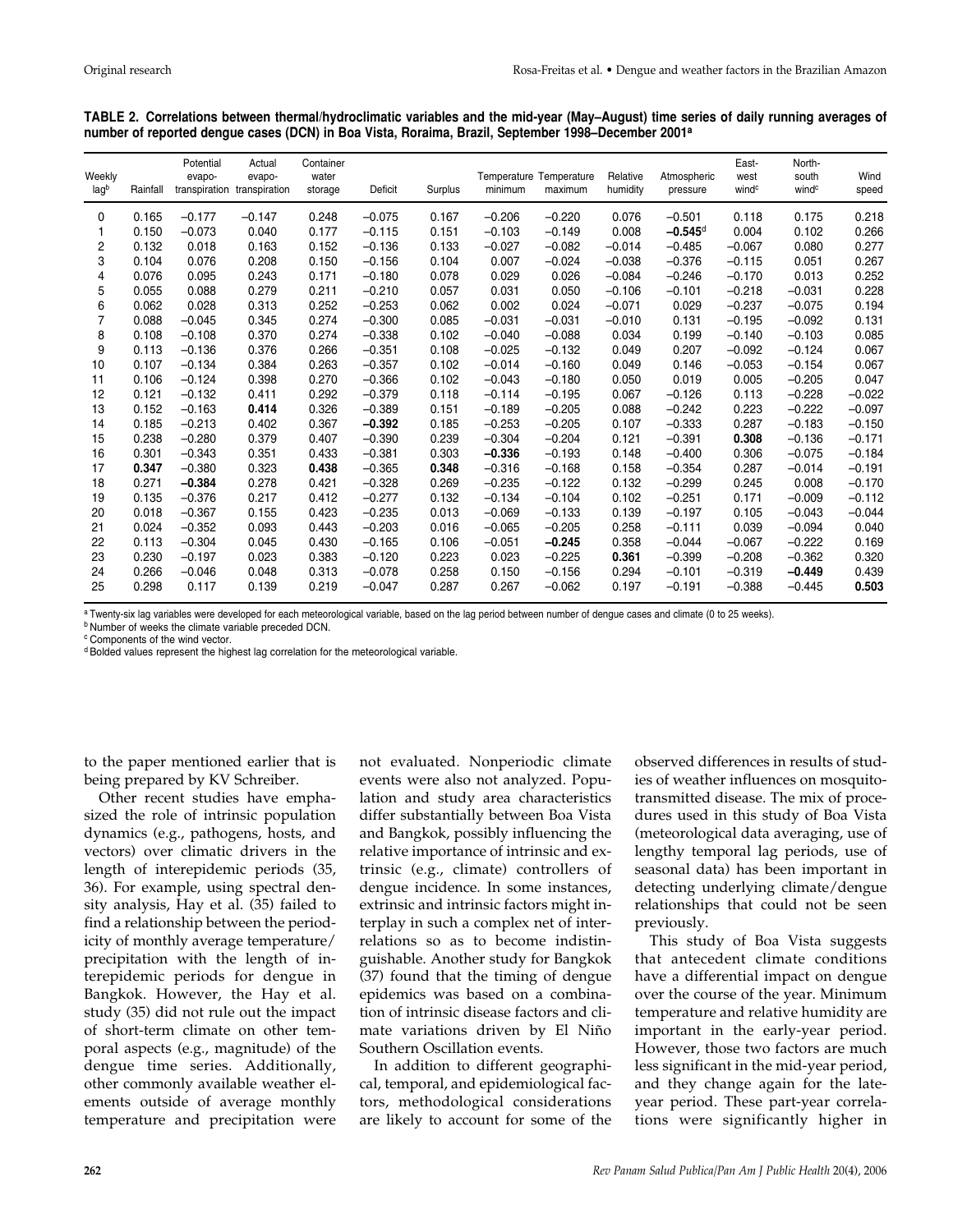|  | TABLE 3. Correlations between thermal/hydroclimatic variables and the late-year (September–December) time series of daily running |  |  |  |  |  |
|--|-----------------------------------------------------------------------------------------------------------------------------------|--|--|--|--|--|
|  | averages of number of reported dengue cases (DCN) in Boa Vista, Roraima, Brazil, September 1998–December 2001 <sup>a</sup>        |  |  |  |  |  |

| Weekly<br>lagb | Rainfall | Potential<br>evapo- | Actual<br>evapo-<br>transpiration transpiration | Container<br>water<br>storage | Deficit                  | Surplus  | Temperature Temperature<br>minimum | maximum  | Relative<br>humidity | Atmospheric<br>pressure | East-<br>west<br>wind <sup>c</sup> | North-<br>south<br>wind <sup>c</sup> | Wind<br>speed |
|----------------|----------|---------------------|-------------------------------------------------|-------------------------------|--------------------------|----------|------------------------------------|----------|----------------------|-------------------------|------------------------------------|--------------------------------------|---------------|
| $\mathbf{0}$   | $-0.119$ | $-0.158$            | $-0.460$                                        | $-0.248$                      | 0.388                    | $-0.128$ | $-0.248$                           | $-0.154$ | 0.108                | $-0.139$                | $-0.025$                           | 0.054                                | $-0.224$      |
|                | $-0.137$ | $-0.152$            | $-0.508d$                                       | $-0.298$                      | 0.439                    | $-0.134$ | $-0.211$                           | $-0.095$ | 0.036                | $-0.199$                | $-0.067$                           | 0.005                                | $-0.203$      |
| 2              | $-0.118$ | $-0.115$            | $-0.402$                                        | $-0.277$                      | 0.349                    | $-0.102$ | $-0.181$                           | $-0.023$ | 0.020                | $-0.197$                | $-0.103$                           | $-0.052$                             | $-0.194$      |
| 3              | $-0.025$ | $-0.100$            | $-0.274$                                        | $-0.202$                      | 0.228                    | $-0.007$ | $-0.165$                           | 0.014    | 0.060                | $-0.193$                | $-0.117$                           | $-0.080$                             | $-0.222$      |
| 4              | 0.024    | $-0.087$            | $-0.157$                                        | $-0.102$                      | 0.117                    | 0.037    | $-0.142$                           | 0.030    | 0.115                | $-0.219$                | $-0.075$                           | $-0.067$                             | $-0.312$      |
| 5              | 0.061    | $-0.053$            | $-0.058$                                        | $-0.029$                      | 0.034                    | 0.064    | $-0.098$                           | 0.061    | 0.122                | $-0.289$                | 0.030                              | $-0.038$                             | $-0.393$      |
| 6              | 0.047    | 0.028               | 0.028                                           | $-0.060$                      | $-^e$                    | 0.041    | $-0.011$                           | 0.131    | 0.060                | $-0.349$                | 0.113                              | $-0.056$                             | $-0.416$      |
| $\overline{7}$ | 0.005    | 0.141               | 0.141                                           | $-0.170$                      | $\qquad \qquad -$        | $-0.003$ | 0.088                              | 0.214    | $-0.054$             | $-0.367$                | 0.128                              | $-0.106$                             | $-0.415$      |
| 8              | $-0.085$ | 0.208               | 0.208                                           | $-0.278$                      | $\overline{\phantom{0}}$ | $-0.089$ | 0.142                              | 0.265    | $-0.148$             | $-0.334$                | 0.120                              | $-0.164$                             | $-0.423$      |
| 9              | $-0.139$ | 0.209               | 0.209                                           | $-0.281$                      | $\overline{\phantom{0}}$ | $-0.137$ | 0.140                              | 0.262    | $-0.176$             | $-0.279$                | 0.132                              | $-0.178$                             | $-0.442$      |
| 10             | $-0.132$ | 0.158               | 0.158                                           | $-0.252$                      | $\overline{\phantom{0}}$ | $-0.131$ | 0.096                              | 0.230    | $-0.151$             | $-0.244$                | 0.178                              | $-0.161$                             | $-0.465$      |
| 11             | $-0.105$ | 0.106               | 0.106                                           | $-0.267$                      |                          | $-0.107$ | 0.056                              | 0.203    | $-0.118$             | $-0.227$                | 0.222                              | $-0.138$                             | $-0.478$      |
| 12             | $-0.118$ | 0.110               | 0.110                                           | $-0.410$                      | $\overline{\phantom{0}}$ | $-0.122$ | 0.054                              | 0.223    | $-0.123$             | $-0.235$                | 0.246                              | $-0.155$                             | $-0.483$      |
| 13             | $-0.195$ | 0.175               | 0.175                                           | $-0.555$                      |                          | $-0.197$ | 0.091                              | 0.264    | $-0.173$             | $-0.272$                | 0.240                              | $-0.232$                             | $-0.486$      |
| 14             | $-0.228$ | 0.225               | 0.225                                           | $-0.546$                      | $\overline{\phantom{0}}$ | $-0.225$ | 0.115                              | 0.274    | $-0.190$             | $-0.283$                | 0.244                              | $-0.263$                             | $-0.495$      |
| 15             | $-0.174$ | 0.170               | 0.170                                           | $-0.430$                      |                          | $-0.169$ | 0.044                              | 0.199    | $-0.106$             | $-0.278$                | 0.280                              | $-0.238$                             | $-0.511$      |
| 16             | $-0.100$ | 0.036               | 0.036                                           | $-0.250$                      | $\qquad \qquad -$        | $-0.095$ | $-0.105$                           | 0.086    | 0.051                | $-0.248$                | 0.338                              | $-0.168$                             | $-0.527$      |
| 17             | $-0.085$ | $-0.144$            | $-0.144$                                        | $-0.061$                      | 0.025                    | $-0.083$ | $-0.313$                           | $-0.049$ | 0.214                | $-0.236$                | 0.393                              | $-0.127$                             | $-0.530$      |
| 18             | $-0.128$ | $-0.273$            | $-0.272$                                        | $-0.020$                      | 0.044                    | $-0.126$ | $-0.456$                           | $-0.118$ | 0.278                | $-0.254$                | 0.423                              | $-0.061$                             | $-0.528$      |
| 19             | $-0.148$ | $-0.352$            | $-0.284$                                        | $-0.008$                      | 0.040                    | $-0.145$ | $-0.501$                           | $-0.155$ | 0.243                | $-0.289$                | 0.428                              | $-0.012$                             | $-0.525$      |
| 20             | $-0.104$ | $-0.373$            | $-0.215$                                        | $-0.002$                      | 0.036                    | $-0.101$ | $-0.476$                           | $-0.180$ | 0.206                | $-0.318$                | 0.438                              | 0.044                                | $-0.540$      |
| 21             | $-0.036$ | $-0.379$            | $-0.169$                                        | 0.003                         | 0.025                    | $-0.033$ | $-0.440$                           | $-0.218$ | 0.168                | $-0.328$                | 0.445                              | 0.053                                | $-0.552$      |
| 22             | $-0.001$ | $-0.385$            | $-0.126$                                        | 0.023                         | $-0.007$                 | 0.002    | $-0.426$                           | $-0.260$ | 0.162                | $-0.302$                | 0.451                              | 0.073                                | $-0.553$      |
| 23             | 0.044    | $-0.401$            | $-0.087$                                        | 0.034                         | $-0.038$                 | 0.046    | $-0.425$                           | $-0.289$ | 0.168                | $-0.253$                | 0.456                              | 0.103                                | $-0.547$      |
| 24             | 0.047    | $-0.380$            | $-0.042$                                        | 0.037                         | $-0.062$                 | 0.047    | $-0.421$                           | $-0.276$ | 0.172                | $-0.215$                | 0.440                              | 0.146                                | $-0.537$      |
| 25             | 0.077    | $-0.347$            | $-0.003$                                        | 0.030                         | $-0.079$                 | 0.077    | $-0.397$                           | $-0.251$ | 0.177                | $-0.188$                | 0.428                              | 0.202                                | $-0.534$      |

<sup>a</sup> Twenty-six lag variables were developed for each meteorological variable, based on the lag period between number of dengue cases and climate (0 to 25 weeks).<br><sup>b</sup> Number of weeks the climate variable preceded DCN.

<sup>c</sup> Components of the wind vector.

<sup>d</sup> The bolded values represent the highest lag correlation for the meteorological variable.

<sup>e</sup> The "—" symbol indicates insufficient values for the variable for the time period.

magnitude than were the full-year correlations. The higher correlations were observed because periods over which particular variables were less influential were not evaluated in combination with periods yielding greater explanatory power. Short-term climate and vector biology/behavior may vary from one season to another. Therefore, particular climate conditions promoting dengue in one portion of the year may either be nonexistent or irrelevant during other portions of the year. For example, in Boa Vista, running averages of relative humidity above 80% occur only from May to August, and southerly and westerly winds rarely occur outside that same time period. Limiting analysis to separate portions of the year that have distinctive antecedent

climate regimes makes it possible to determine the impact of periodspecific elements of climate. Our results for Boa Vista illustrate the importance of focusing analysis on short, relevant time periods.

The strength of correlations for humidity, atmospheric pressure, and wind variables at particular times of the year exceeded those of more commonly evaluated climate variables, including thermal and hydroclimatic indicators. This calls attention to the need to consider a full array of climate drivers in vector-borne epidemiological research, including those factors less commonly evaluated and/or measured. For example, dew or other heavy condensation may result in incomplete eclosion of unconditioned *Ae. aegypti* eggs. Subsequent desicca-

tion of exposed, unsubmerged larvae may then result in high larval mortality (38) The incidence of dengue is likely to be affected by the duration of moisture deficit; rainfall intensity, duration, and timing; light intensity; temperature variability; and a variety of climatic anomalies.

The role of wind factors and atmospheric pressure on dengue has been less reported in the scientific literature. Reiter (39) notes that wind is key in flight-capable arthropod migration and dispersal, and may be responsible for the introduction of an arbovirus to a nonendemic area, or a sudden reappearance of an arbovirus after a period of absence. Traveling storm systems offer a related means of transport. North American birds and insects have been commonly found along the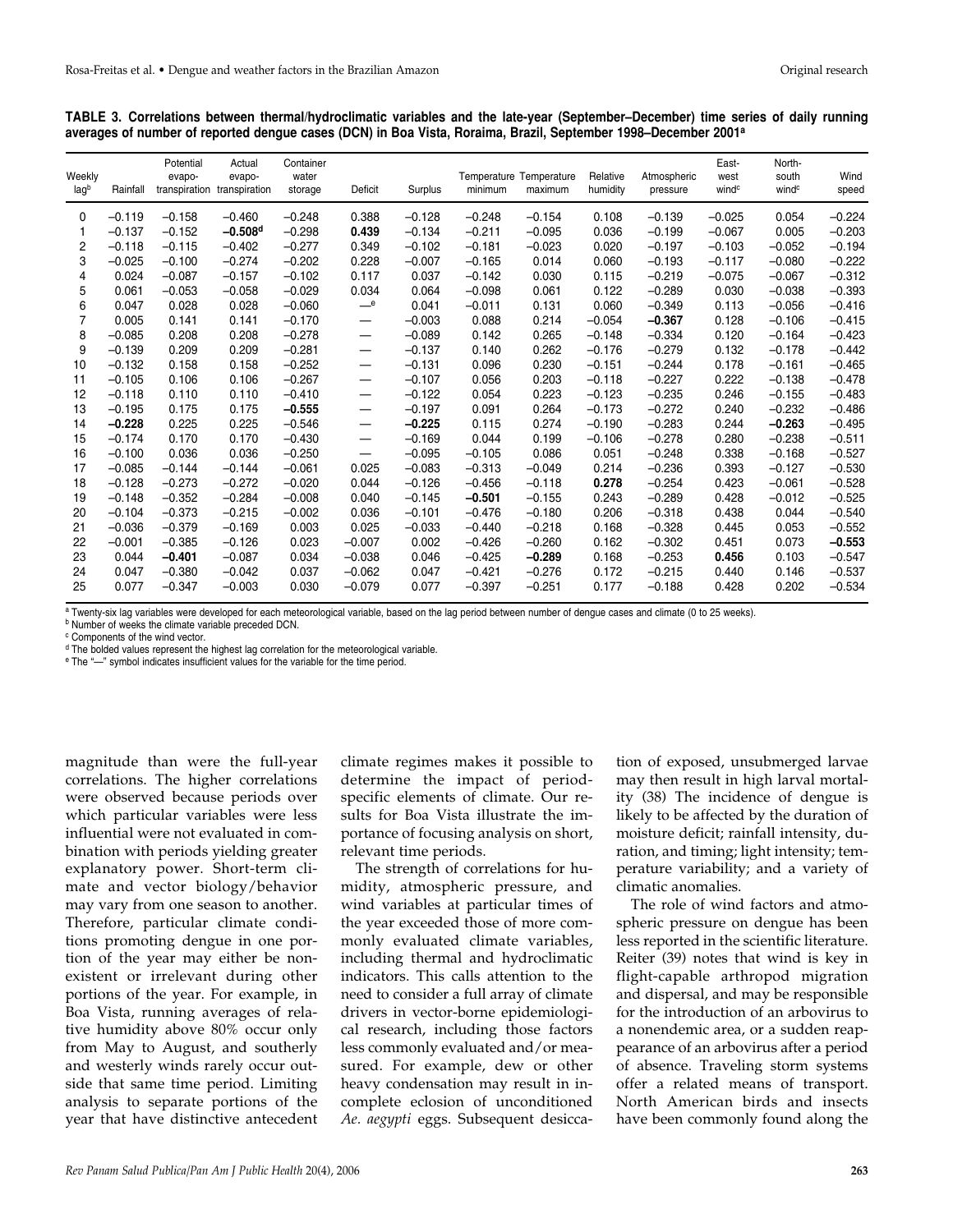



a The variables represented in the left axes have the same scale. Twenty-six lag variables were developed for each meteorological variable, based on the lag period between dengue and climate (0 to 25 weeks). The number given in the legend after the variable represents the number of weeks the climate variable preceded the dengue observation.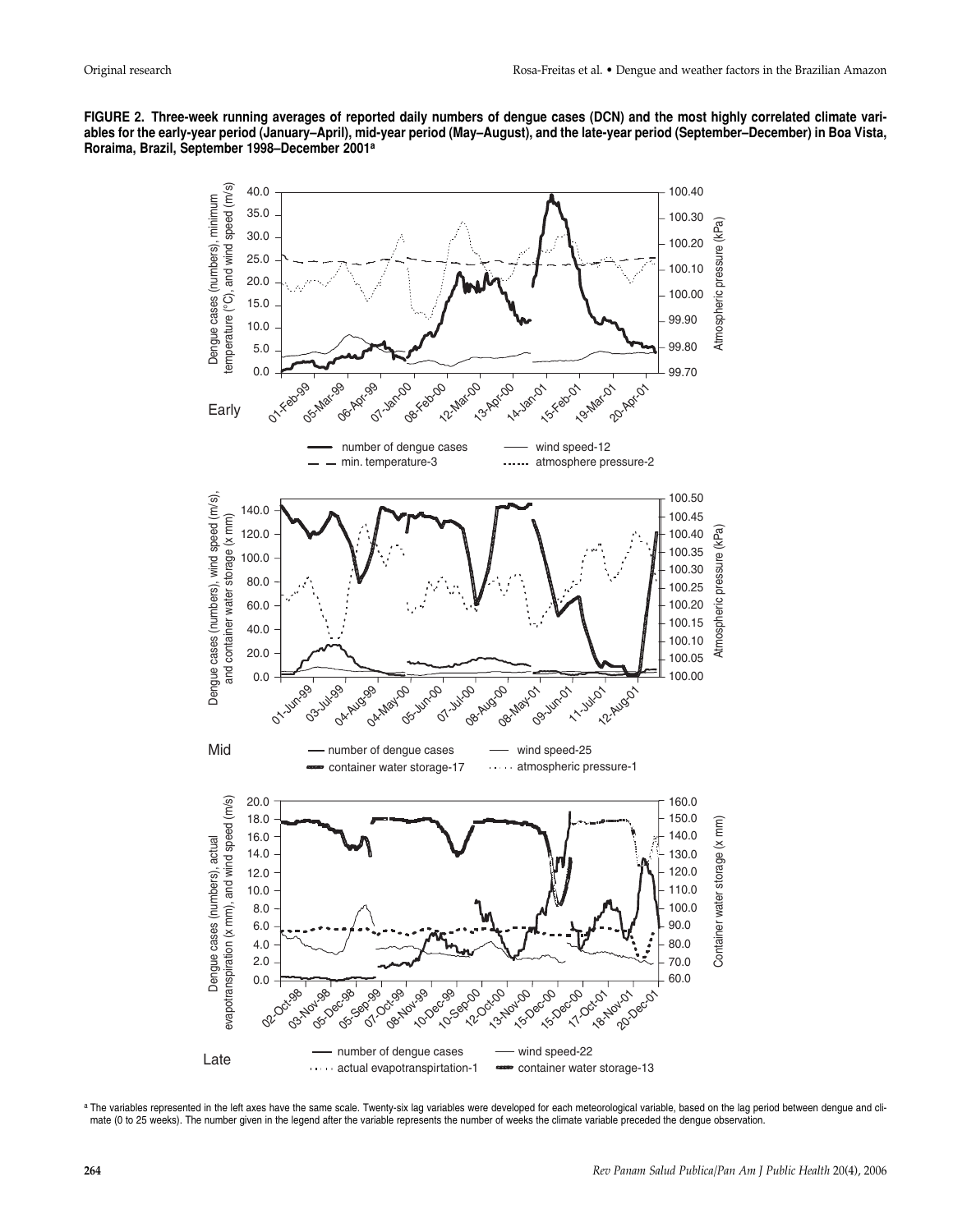**TABLE 4. Two-sample, two-tailed t test (assuming unequal sample variances) comparing daily running averages of number of reported dengue cases (DCN) samples discriminated by the three climatic variables explaining the highest DCN variance (test condition), Boa Vista, Roraima, Brazil, September 1998–December 2001** 

|                                | Test condition <sup>a</sup> |                                                                                                                              |          |                                                                                                          |                                                                                                                          |          |  |  |  |  |  |
|--------------------------------|-----------------------------|------------------------------------------------------------------------------------------------------------------------------|----------|----------------------------------------------------------------------------------------------------------|--------------------------------------------------------------------------------------------------------------------------|----------|--|--|--|--|--|
|                                |                             | Early-year                                                                                                                   |          | Mid-year                                                                                                 | Late-year<br>Below average<br>container water storage-13,<br>below average wind speed-22,<br>below average wind speed-17 |          |  |  |  |  |  |
|                                |                             | Below average<br>relative humidity-10 <sup>b</sup> ,<br>above average atmospheric pressure-1,<br>below average wind speed-12 |          | Above average wind speed-25,<br>above average east-west wind-18,<br>below average atmospheric pressure-2 |                                                                                                                          |          |  |  |  |  |  |
| DCN sample properties          | Sample 1 <sup>d</sup>       | Sample 2 <sup>e</sup>                                                                                                        | Sample 1 | Sample 2                                                                                                 | Sample 1                                                                                                                 | Sample 2 |  |  |  |  |  |
| Sample size $(n)$ <sup>c</sup> | 72                          | 50                                                                                                                           | 32       | 13                                                                                                       | 105                                                                                                                      | 83       |  |  |  |  |  |
| Sample mean (DCN) <sup>f</sup> | 25.3                        | 3.9                                                                                                                          | 19.7     | 7.1                                                                                                      | 8.7                                                                                                                      | 1.4      |  |  |  |  |  |
| Sample variance (DCN)          | 73.2                        | 7.2                                                                                                                          | 28.8     | 8.1                                                                                                      | 18.3                                                                                                                     | 2.7      |  |  |  |  |  |
| Probability <sup>g</sup>       |                             | < 0.00001                                                                                                                    |          | < 0.00001                                                                                                | < 0.00001                                                                                                                |          |  |  |  |  |  |

a The test condition represents the three-variable combination of climate factors with the highest explained DCN variance for the particular time period. It was used to discriminate DCN values into two sample groups: one group meeting the test condition, the other group meeting the exact opposite condition.

<sup>b</sup> The "minus-number" value indicates the number of weeks by which the DCN observation was lagged (e.g., "average humidity-10" means humidity values 10 weeks before reported DCN).<br><sup>c</sup> Sample size is the total number of DC

<sup>d</sup> Observations in sample 1 met the stated test condition.

<sup>e</sup> Observations in sample 2 met the opposite of the stated test condition.

<sup>f</sup> Sample DCN average.

<sup>9</sup> All tests showed statistically significant differences.

coasts of England and Ireland after having been carried in strong storms across the Atlantic (40). While air movement may play an important role in the transport of infected vectors, wind may also reduce mosquito flying activity and contact with humans (41). Kennedy (42) showed wind speeds over 150 cm/sec caused female *Ae. aegypti* in a wind tunnel to alight, and they were unable to resume flight at those wind speeds. Thus it appears that even wind speeds that are light to moderate may immediately reduce mosquito activity and dengue transmission. However, if transport of infected vectors to an area raises the proportion of infected mosquitoes, light to moderate wind speeds may eventually increase dengue incidence.

In part, the weak correlation of dengue with some climate variables found in our Boa Vista study and other studies might result from the fact that *Ae. aegypti* is a domesticated vector. With its synanthropic habits, *Ae. aegypti* can find shelter in human dwellings that provide small fluctuations in temperature and humidity, protection from wind and rain, abundant breeding locations, and plentiful blood sources (18, 19).

Individual variables can shed valuable light on relationships between climate and disease. However, in the environment, numerous features of climate simultaneously impact dengue transmission. The full effect of climate can only be understood by simultaneously evaluating the multiple inherent impacts that the climate system has on dengue. This study of Boa Vista is an initial effort at such a multifaceted approach. The climate variables providing the highest explanatory power for DCN preceded dengue incidence by two or more weeks. Therefore, the technique may be used to predict periods of significantly higher dengue levels. This would enhance control strategies by placing them in the right time and space. To extend the tool's prediction period, reevaluation of the discriminating factors could be performed using only those climate variables antecedent to dengue by the desired time interval for prediction. The success of this procedure suggests a multivariate approach to the evaluation of climate and dengue (e.g., multiple regression) holds promise for uncovering stronger relationships than found for individual correlation analysis. Studies based on a multivariate approach in diverse epidemiological conditions may thus lead to a better understanding of the dengue ecology.

#### **CONCLUSIONS**

Among the multiplicity of interacting factors driving vector disease ecology, climate plays an integral role. Among the other factors that affect dengue transmission rates are virus type and immunity, prevalence of mosquito breeding sites, densities and sizes of human and mosquito populations, and proportion of infected mosquitoes and humans. Our study in Boa Vista suggests that short-term climate variations, especially when considered in a multivariate fashion, are associated with dengue incidence in Boa Vista, Brazil.

The study reaches four other key conclusions for Boa Vista. First, shortterm climate measures produced by averaging daily meteorological data show stronger relationships with DCN than do daily meteorological data alone. Second, significant relationships between climate and DCN occur sometimes over lengthy lag intervals (up to at least 25 weeks). Third, antecedent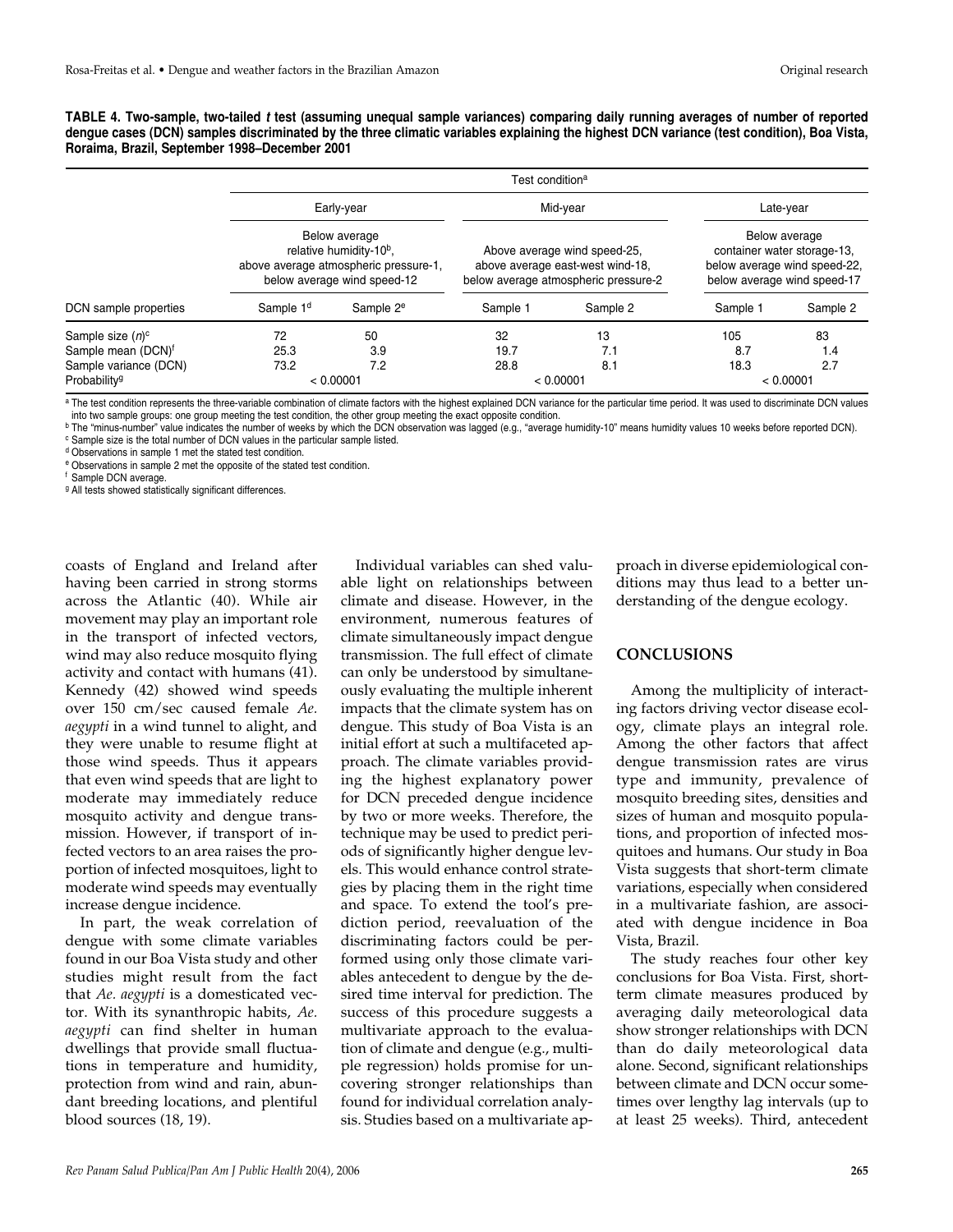climate conditions have differential associations with DCN over the course of the year. Therefore, climate/dengue analyses should be focused on specific seasons or months of the year. Finally, wind, atmospheric pressure, humidity variables, minimum temperature, and container water storage for particular times of the year hold particularly strong associations with dengue.

Because of its potential to identify periods of elevated dengue incidence, climate-based temporal stochastic analyses should be integrated into local programs to control vector-transmitted diseases. These analyses help to initiate

early interventions, plan for the prevention of disease outbreaks and their spread, and assess the success of strategies to control dengue. Many of the variables that we studied in Boa Vista showed only mild individual correlations with DCN. Nevertheless, collective analysis of climatic terms is likely to substantially improve explained variance. Our ability to identify combinations of climatic factors that discriminate periods of high DCN and of low DCN suggests that success in developing a climate-based model for dengue prediction is likely, and that it should be pursued.

**Acknowledgements.** This work was supported by the Brazilian Council for Science and Development-CNPq (521176/98-0), the Oswaldo Cruz Institute-FIOCRUZ, and the Roraima Federal University-UFRR. Grateful thanks are offered to the Fundação Nacional de Saúde-FUNASA, Laboratório Central-LACEN, Instituto Brasileiro de Geografia e Estatística–IBGE-Roraima, Secretaria do Estado de Saúde de Roraima-SESAU, Secretaria Municipal de Saúde-SEMSA, Prefeitura de Boa Vista, and the three anonymous peer reviewers, who substantially improved the quality of the manuscript.

#### **REFERENCES**

- 1. Reiter P. Climate change and mosquito-borne disease. Environ Health Perspect. 2001;109 (suppl 1):141–52.
- 2. Rosa-Freitas MG, Tsouris P, Sibajev A, Souza-Weimann ET, Marques AU, Ferreira RL, et al. Exploratory temporal and spatial distribution analysis of dengue notifications in Boa Vista, Roraima, Brazilian Amazon, 1999–2001. Dengue Bull. 2003;27:63–80.
- 3. Ram S, Khurana S, Kaushal V, Gupta R, Khurana SB. Incidence of dengue fever in relation to climatic factors in Ludhiana, Punjab. Indian J Med Res. 1998;108(10):128–33.
- 4. Barbazan P, Yoksan S, Gonzalez JP. Dengue hemorrhagic fever epidemiology in Thailand: description and forecasting of epidemics. Microbes Infect. 2002;4(7):699–705.
- 5. Schreiber KV. An investigation of relationships between climate and dengue using a water budgeting technique. Int J Biometeorol. 2001;45(2):81–9.
- 6. Gagnon AS, Bush ABG, Smoyer-Tomic KE. Dengue epidemics and the El Niño Southern Oscillation. Clim Res. 2001;19(1):35–43.
- 7. Bouma MJ. Climate change and tropical disease: methodological problems and amendments to demonstrate effects of temperature on the epidemiology of malaria. A new perspective on the highland epidemics in Madagascar, 1972–89. Trans R Soc Trop Med Hyg. 2003;97(2):133–9.
- 8. De La Rocque S, Michel JF, De Wispeleare G, Cuisance D. De nouveaux outils pour l'étude des trypanosomoses animales en zone soudanienne: modélisation de paysages épidémiologiquement dangereux par télédétection et systèmes d'information géographique. Parasite. 2001;8:171–95.
- 9. Hales S, de Wet N, Maindonald J, Woodward A. Potential effect of population and climate changes on global distribution of dengue

fever: an empirical model. Lancet. 2002;360 (9336):830–4.

- 10. Watts DM, Burke DS, Harrison BA, Whitmire RE, Nisalak A. Effect of temperature on the vector efficiency of *Aedes aegypti* for dengue 2 virus. Am J Trop Med Hyg. 1987;36(1): 143–52.
- 11. Macdonald WW. *Aedes aegypti* in Malaya II. Larval and adult biology. Ann Trop Med Parasitol. 1956;50(4):300–414.
- 12. Rueda LM, Patel KJ, Axtell RC, Stinner RE. Temperature-dependent development and survival rates of *Culex quinquefasciatus* and *Aedes aegypti* (Diptera: Culicidae). J Med Entomol. 1990;27(5):892–8.
- 13. Focks D, Haile D, Daniels E, Mount G. Dynamic life table models for *Aedes aegypti* (Diptera: Culicidae): analysis of the literature and model development. J Med Entomol. 1993;30(6):1003–17.
- 14. Tun-Lin W, Burkot TR, Kay BH. Effects of temperature and larval diet on development rates and survival of the dengue vector *Aedes aegypti* in north Queensland, Australia. Med Vet Entomol. 2000;14(1):31–7.
- 15. Schoof HF. Mating, resting habits, and dispersal of *Aedes aegypti.* Bull World Health Organ. 1967:36(4):600–1.
- 16. Canyon DV, Hii JLK, Müller R. Adaptation of *Aedes aegypti* (Diptera: Culicidae) oviposition behavior in response to humidity and diet. J Insect Physiol. 1999;45(10):959–64.
- 17. Brasil, Fundação Nacional de Saúde, Sistema de Informação de Vigilância Epidemiológica. Notificação de casos. Available from: http:// www.sis.funasa.gov.br [Web site]. Accessed 2 April 2004.
- 18. Souza-Santos R. Fatores associados à ocorrência de formas imaturas de *Aedes aegypti* na Ilha do Governador, Rio de Janeiro, Brasil. Rev Soc Bras Med Trop. 1999;32(4):373–82.
- 19. Kuno G. Review of the factors modulating dengue transmission. Epidemiol Rev. 1995;17 (2):321–35.
- 20. Travassos da Rosa APA, Rocha JM, Silva OV, Lins ZC. Surto de dengue em Boa Vista, Território de Roraima, Brasil. Bol Epidemiol. 1982;14(9):93–101.
- 21. Osanai CH, Travassos da Rosa APA, Tang AT, Amaral RS, Passos AC, Tauil PL. Surto de dengue em Boa Vista, Roraima. Rev Inst Med Trop Sao Paulo. 1983;25(1):53–4.
- 22. Vasconcelos PFC, Travassos-da-Rosa APA, Pinheiro FP, Rodrigues SG, Rosa EST, Cruz ACR, et al. *Aedes aegypti,* dengue and reurbanization of yellow fever in Brazil and other South American countries—past and present situation and future perspectives. Dengue Bull. 1999;23:1–6.
- 23. Instituto Brasileiro de Geografia e Estatística. Mapas interativos. Available from: http:// mapas.ibge.gov.br/divisao/viewer.htm [Web site]. Accessed 14 April 2004.
- 24. United States of America, National Aeronautics and Space Administration. Surface meteorology and solar energy. Available from http://eosweb.larc.nasa.gov [Web site]. Accessed 2 February 2005.
- 25. Schmidt JCJ. O clima da Amazônia. Rev Bras Geogr. 1942;4(3):465-500.
- 26. Trewartha GT, Horn LH. An introduction to climate. 5th ed. New York: McGraw-Hill; 1980.
- 27. Instituto Brasileiro de Geografia e Estatística. Estados@. Available from: http://www.ibge. gov.br/estadosat/ [Web site]. Accessed 14 April 2004.
- 28. Thornthwaite CW, Mather JR. The water balance. Pub Clim. 1955;8(1):1–104.
- 29. Thornthwaite CW, Mather JR. Instructions and tables for computing potential evapotranspiration and the water balance. Pub Clim. 1957;10(3):181–311.